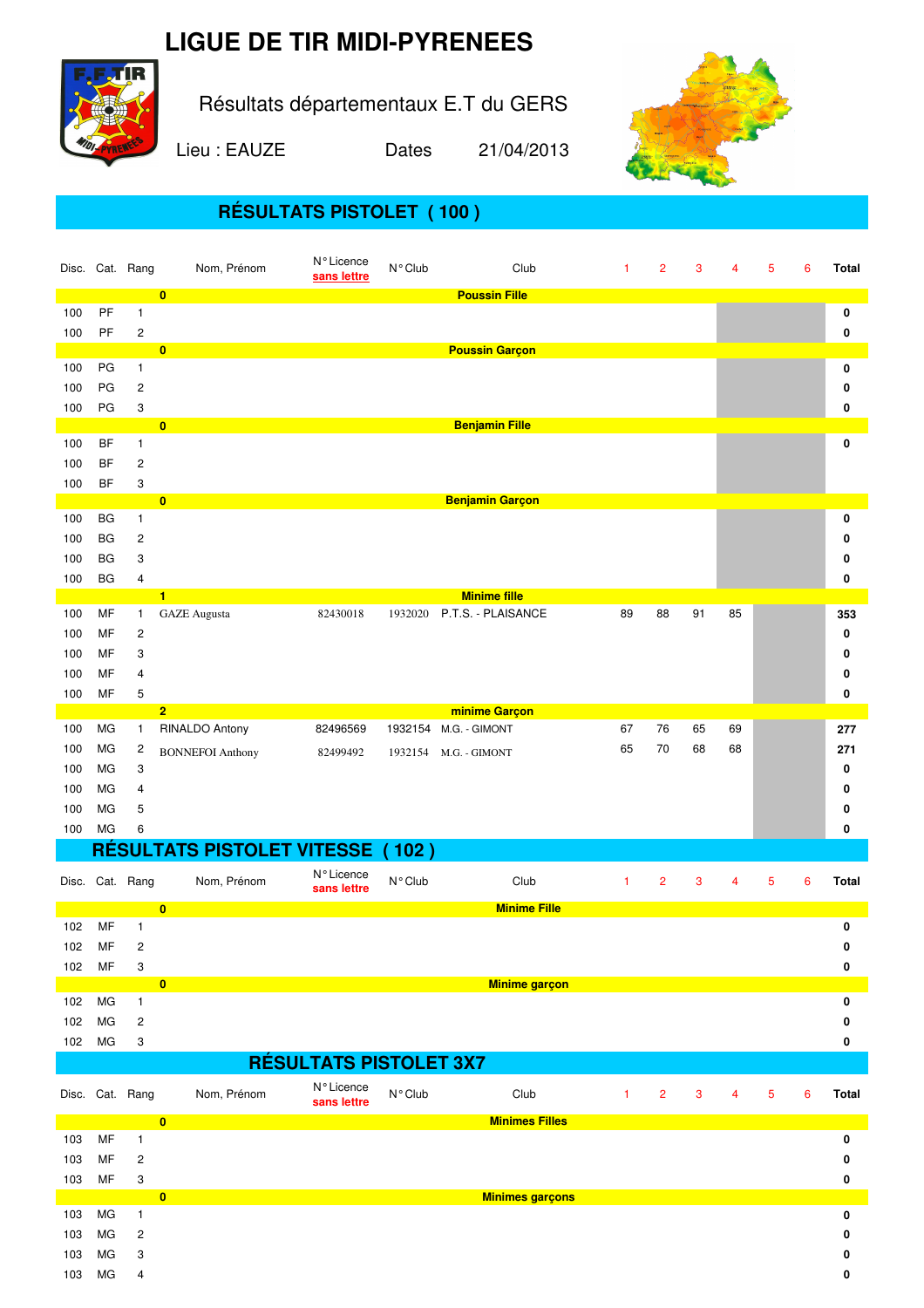|            | <b>RÉSULTATS CARABINE (104)</b> |                                |                                   |                           |            |                                                  |          |                |          |    |   |   |                     |
|------------|---------------------------------|--------------------------------|-----------------------------------|---------------------------|------------|--------------------------------------------------|----------|----------------|----------|----|---|---|---------------------|
|            |                                 | Disc. Cat. Rang                | Nom, prémom                       | N° Licence<br>sans lettre | N° de club | Club                                             | 1        | $\overline{2}$ | 3        | 4  | 5 | 6 | <b>Total</b>        |
| 104        | PF                              | $\mathbf{1}$                   | $\bf{0}$                          |                           |            | <b>Poussin Fille</b>                             |          |                |          |    |   |   | 0                   |
| 104        | PF                              | $\overline{c}$                 |                                   |                           |            |                                                  |          |                |          |    |   |   | 0                   |
| 104        | PF                              | 3                              |                                   |                           |            |                                                  |          |                |          |    |   |   | 0                   |
| 104        | <b>PF</b>                       | 4                              |                                   |                           |            |                                                  |          |                |          |    |   |   | 0                   |
| 104        | PF                              | 5                              |                                   |                           |            |                                                  |          |                |          |    |   |   | 0                   |
| 104        | PF                              | 6                              | 5                                 |                           |            | <b>Poussin Garcon</b>                            |          |                |          |    |   |   | 0                   |
| 104        | PG                              | $\mathbf{1}$                   | <b>MATAMOROS Hugo</b>             | 82464077                  | 1932009    | T.A.A. - EAUZE                                   | 76       | 76             | 84       |    |   |   | 236                 |
| 104        | PG                              | 2                              | <b>VOLPATO MANDON Martin</b>      | 82471858                  | 1932009    | T.A.A. - EAUZE                                   | 72       | 79             | 81       |    |   |   | 232                 |
| 104        | PG                              | 3                              | SANTACREU Fabien                  | 82490017                  | 1932020    | P.T.S. - PLAISANCE                               | 62       | 79             | 56       |    |   |   | 197                 |
| 104        | PG                              | 4                              | <b>MICHELON</b> Antoine           | 82491894                  | 1932020    | P.T.S. - PLAISANCE                               | 70       | 55             | 63       |    |   |   | 188                 |
| 104        | PG<br>PG                        | 5<br>6                         | <b>BERGER Paul</b>                | 82490012                  |            | 1932020 P.T.S. - PLAISANCE                       | 47       | 56             | 50       |    |   |   | 153                 |
| 104<br>104 | PG                              | $\overline{7}$                 |                                   |                           |            |                                                  |          |                |          |    |   |   | 0<br>0              |
| 104        | PG                              | 8                              |                                   |                           |            |                                                  |          |                |          |    |   |   | 0                   |
| 104        | PG                              | 9                              |                                   |                           |            |                                                  |          |                |          |    |   |   | 0                   |
| 104        | PG                              | 10                             |                                   |                           |            |                                                  |          |                |          |    |   |   | 0                   |
|            | BF                              |                                | $\blacksquare$                    |                           |            | <b>Benjamin Fille</b>                            | 74       | 78             | 62       |    |   |   | $\bf{0}$            |
| 104<br>104 | <b>BF</b>                       | $\mathbf{1}$<br>$\sqrt{2}$     | SABATHIER Léa                     | 82493497                  |            | 1932010 C.T.G. - AUCH                            |          |                |          |    |   |   | 214<br>0            |
| 104        | <b>BF</b>                       | 3                              |                                   |                           |            |                                                  |          |                |          |    |   |   | 0                   |
| 104        | <b>BF</b>                       | 4                              |                                   |                           |            |                                                  |          |                |          |    |   |   | 0                   |
| 104        | BF                              | 5                              |                                   |                           |            |                                                  |          |                |          |    |   |   | 0                   |
| 104        | BF                              | 6                              |                                   |                           |            |                                                  |          |                |          |    |   |   | 0                   |
| 104        | <b>BF</b>                       | $\overline{7}$                 |                                   |                           |            |                                                  |          |                |          |    |   |   | 0                   |
| 104        | BF                              | 8                              |                                   |                           |            |                                                  |          |                |          |    |   |   | 0                   |
| 104        | <b>BF</b><br>BF                 | 9                              |                                   |                           |            |                                                  |          |                |          |    |   |   | 0                   |
| 104        |                                 | 10                             | $\overline{7}$                    |                           |            | <b>Benjamin Garçon</b>                           |          |                |          |    |   |   | 0<br>$\overline{0}$ |
| 104        | <b>BG</b>                       | $\mathbf{1}$                   | <b>BEGUE Nicolas</b>              | 82442000                  | 1932009    | T.A.A. - EAUZE                                   | 80       | 66             | 81       |    |   |   | 227                 |
| 104        | BG                              | 2                              | <b>DOUCET</b> Louis               | 82464003                  | 1932009    | T.A.A. - EAUZE                                   | 73       | 79             | 70       |    |   |   | 222                 |
| 104        | BG                              | 3                              | CAMACHO Pierre                    | 82490014                  | 1932020    | P.T.S. - PLAISANCE                               | 67       | 80             | 71       |    |   |   | 218                 |
| 104        | BG                              | 4                              | <b>BARE</b> Thibaut               | 82497385                  | 1932009    | T.A.A. - EAUZE                                   | 62       | 64             | 58       |    |   |   | 184                 |
| 104<br>104 | BG<br>BG                        | 5<br>6                         | PRIOUZEAU Thomas<br>REINHARD Ryan | 82468208<br>82487683      | 1932020    | P.T.S. - PLAISANCE<br>1932020 P.T.S. - PLAISANCE | 46<br>50 | 53<br>52       | 54<br>28 |    |   |   | 153<br>130          |
| 104        | BG                              | 7                              | LACOSTE Arnaud                    | 82485207                  |            | 1932020 P.T.S. - PLAISANCE                       | 48       | 43             | 38       |    |   |   | 129                 |
| 104        | BG                              | 8                              |                                   |                           |            |                                                  |          |                |          |    |   |   | 0                   |
| 104        | BG                              | 9                              |                                   |                           |            |                                                  |          |                |          |    |   |   | 0                   |
| 104        | <b>BG</b>                       | $10$                           |                                   |                           |            |                                                  |          |                |          |    |   |   | 0                   |
|            |                                 |                                | $\bullet$                         |                           |            | <b>Minime Fille</b>                              |          |                |          |    |   |   |                     |
| 104<br>104 | <b>MF</b><br>MF                 | $\mathbf{1}$<br>$\overline{c}$ |                                   |                           |            |                                                  |          |                |          |    |   |   | 0<br>0              |
| 104        | <b>MF</b>                       | 3                              |                                   |                           |            |                                                  |          |                |          |    |   |   | 0                   |
| 104        | MF                              | 4                              |                                   |                           |            |                                                  |          |                |          |    |   |   | 0                   |
| 104        | MF                              | 5                              |                                   |                           |            |                                                  |          |                |          |    |   |   | 0                   |
| 104        | MF                              | 6                              |                                   |                           |            |                                                  |          |                |          |    |   |   | 0                   |
| 104        | MF                              | $\overline{7}$                 |                                   |                           |            |                                                  |          |                |          |    |   |   | 0                   |
| 104        | MF                              | 8                              |                                   |                           |            |                                                  |          |                |          |    |   |   | 0                   |
| 104<br>104 | MF<br>MF                        | 9<br>$10$                      |                                   |                           |            |                                                  |          |                |          |    |   |   | 0<br>0              |
|            |                                 |                                | $\overline{2}$                    |                           |            | <b>Minime garçon</b>                             |          |                |          |    |   |   |                     |
| 104        | MG                              | $\mathbf{1}$                   | RANZA Guylhem                     | 82466028                  | 1932010    | C.T.G. - AUCH                                    | 43       | 42             | 53       | 57 |   |   | 195                 |
| 104        | MG                              | 2                              | RAZAFIMBAHOAKA Thomas             | 82505605                  | 1932010    | C.T.G. - AUCH                                    | 55       | 44             | 42       | 44 |   |   | 185                 |
| 104        | MG                              | 3                              |                                   |                           |            |                                                  |          |                |          |    |   |   | 0                   |
| 104        | MG                              | 4                              |                                   |                           |            |                                                  |          |                |          |    |   |   | 0                   |
| 104        | MG                              | 5                              |                                   |                           |            |                                                  |          |                |          |    |   |   | 0                   |
| 104        | MG                              | 6                              |                                   |                           |            |                                                  |          |                |          |    |   |   | 0                   |
| 104<br>104 | MG<br>MG                        | $\overline{7}$<br>8            |                                   |                           |            |                                                  |          |                |          |    |   |   | 0                   |
| 104        | MG                              | 9                              |                                   |                           |            |                                                  |          |                |          |    |   |   | 0<br>0              |
|            |                                 |                                |                                   |                           |            |                                                  |          |                |          |    |   |   |                     |